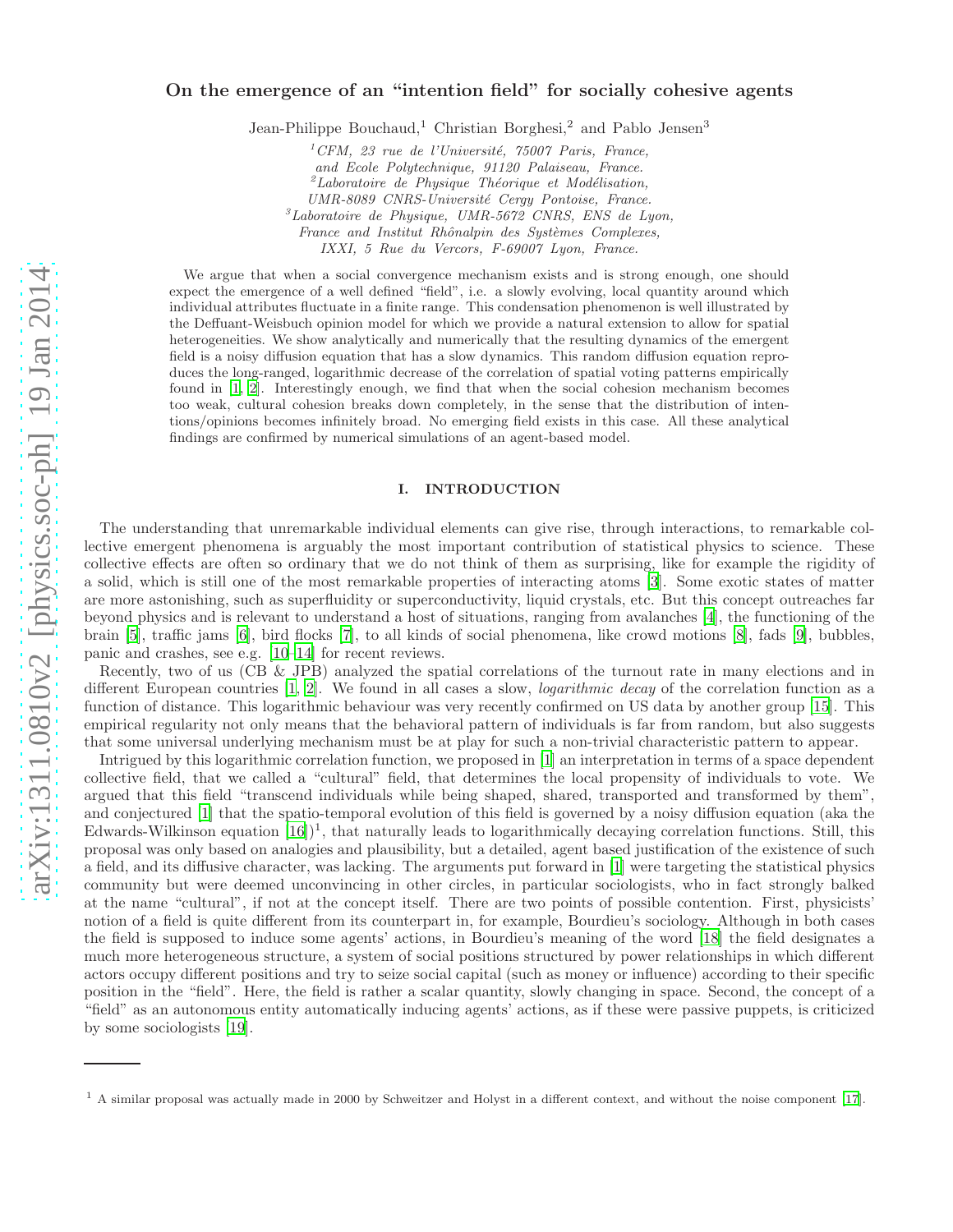The aim of the present work is precisely to provide a well-defined, agent based micro-foundation to the notion of field (that we rename henceforth "intention field", to avoid any possible confusion induced by the word "cultural"). As we were working on these ideas, ref. [\[15](#page-9-4)] appeared on arXiv with related, but different ideas. Here, we investigate a model of interacting agents that exhibits a transition between a socially cohesive phase, where the concept of an emergent intention field has a precise meaning and obeys a diffusion equation, and a socially disconnected phase where no emergent quantity can be defined. The model we consider can be viewed as a spatially heterogeneous version of the Deffuant-Weisbuch model [\[20\]](#page-9-9). When simulated on the actual map of France towns, our model is found to reproduce quantitatively the shape of the correlation function measured on data. Our model furthermore allows us to discuss several interesting questions, such as the role of population migrations on the integrity of the intention field.

#### II. THE MODEL

We assume each potential voter i in city  $\alpha$  (located in space around  $\vec{R}_{\alpha}$ ) has, at time t, a propensity to vote (or "intention")  $\phi_{\alpha,i}(t)$ . The probability that this potential voter will actually vote on election day is chosen to be the logistic function, as is standard in choice theory [\[21\]](#page-9-10):

$$
p = \frac{1}{1 + e^{-\phi}}.\tag{1}
$$

Now, we posit, as in many previous studies [\[13,](#page-9-11) [20](#page-9-9), [22](#page-9-12)[–24\]](#page-9-13) that the intention  $\phi$  of each individual evolves through interactions with others. (This can of course be generalized to other situations beyond vote, and the intentions can be also thought of as "opinions").

More precisely, we postulate the following rules, that are quite general and plausible. Between t and  $t + dt$ , each individual i of city  $\alpha$  can meet an individual j from city  $\beta$ , and his intention at the end of the meeting will have evolved towards that of individual j, by some quantity, possibly zero. The probability (per unit time) that these two individuals meet *and* that the encounter leads to a change of intention is:<sup>2</sup>

<span id="page-1-1"></span>
$$
w(i, \alpha; j, \beta) = f(|R_{\alpha} - R_{\beta}|) G[|\phi_{\beta, j} - \phi_{\alpha, i}|], \qquad (2)
$$

where  $f(r)$  is a decreasing function (over a scale of a few kms) and G a decreasing function of its argument, as to model, in the spirit of the Deffuant-Weisbuch model [\[20\]](#page-9-9), the fact that far away opinions have a smaller probability to be in the same social circle, or that such encounters leave each participant with unchanged opinion. The quantity  $dt \sum_{\beta,j} f(|R_{\alpha} - R_{\beta}|)G[|\phi_{\beta,j} - \phi_{\alpha,i}|]$  is the total probability of an encounter for individual i between t and  $t + dt$ . In practice, a reasonable order of magnitude is probably one (or a few) per week.

The result of this encounter is that both intentions will evolve as:

<span id="page-1-0"></span>
$$
\begin{aligned}\n\phi_{\alpha,i} &\to \phi_{\alpha,i} + \gamma(\phi_{\beta,j} - \phi_{\alpha,i}) + \eta \\
\phi_{\beta,j} &\to \phi_{\beta,j} + \gamma(\phi_{\alpha,i} - \phi_{\beta,j}) + \eta',\n\end{aligned} \tag{3}
$$

where  $0 \leq \gamma \leq \frac{1}{2}$  measures how intentions get closer together, much like in other opinion formation models, and  $\eta$ ,  $\eta'$ describe all sources of noise due to other influences, that vary both in time and across agents, with some distribution  $Q(\eta)$ , for example Gaussian. The component of  $\eta$ 's common to all agents, independently of the city where they live, can be reabsorbed in a shift of all  $\phi_{\alpha,i}$  by a time dependent contribution  $\overline{\phi}(t)$ , which is irrelevant in the following discussion. We will assume henceforth that the remaining idiosyncratic η's are independent, identically distributed variables, both in time and across agents. (In a refined version of the model, it might be interesting to allow  $\eta$  to be correlated for individuals of the same city, in particular to account for the empirical dependence of the variance of  $\phi$ on the city size, reported in [\[2\]](#page-8-1).)

These rules allow one to write a Boltzmann-like equation for the probability  $P_t(\phi|\alpha)$  that a given individual in city  $\alpha$  has intention  $\phi$ :

<span id="page-1-2"></span>
$$
\frac{\partial P_t(\phi|\alpha)}{\partial t} = -W_t(\phi)P_t(\phi|\alpha) + \sum_{\beta} f(|R_{\alpha} - R_{\beta}|) \iiint d\eta d\psi d\psi' Q(\eta)P_t(\psi|\alpha)P_t(\psi'|\beta)G(|\psi - \psi'|)\delta(\phi - \psi - \gamma(\psi' - \psi) - \eta) ,
$$
\n(4)

<sup>2</sup> We assume for simplicity that all cities have the same population size, and identify number of individuals and probabilities.

<sup>&</sup>lt;sup>3</sup> Many variations are of course possible, such as choosing  $\gamma$  to be a random variable, but we believe that our results are robust to most changes. Note in particular that the rule given by Eq. [\(3\)](#page-1-0) does not conserve the total intention at each encounter.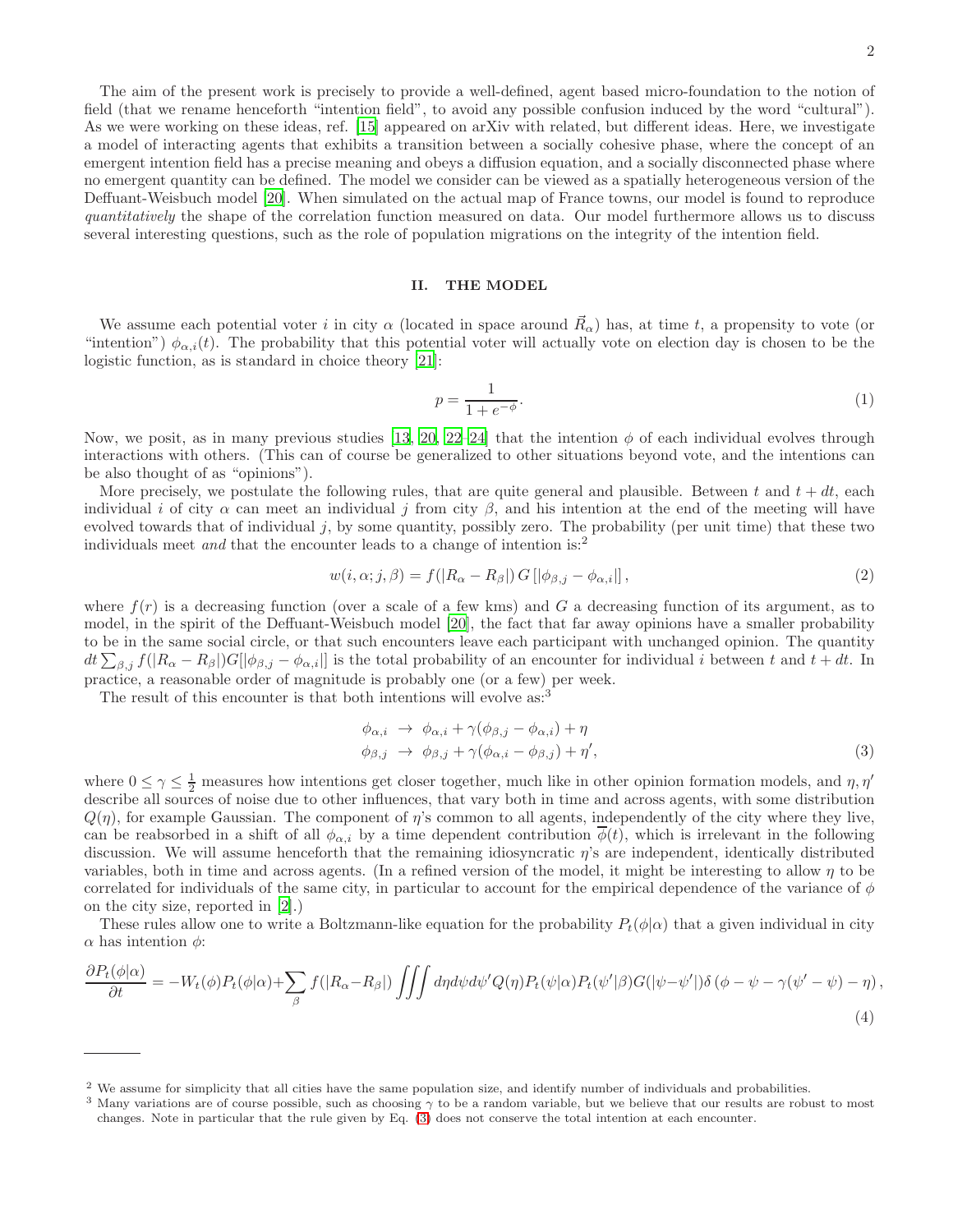with

$$
W_t(\phi) = \sum_{\beta} f(|R_{\alpha} - R_{\beta}|) \int d\psi' P_t(\psi'|\beta) G(|\phi - \psi'|). \tag{5}
$$

By inspection, one checks that the above Boltzmann equation preserves the total probability in each city (at this point we do not consider the possibility that people may change places – but see below).

In the spirit of the Chapman-Enskog expansion that allows one to derive (macroscopic) Navier-Stokes equations from the (microscopic) Boltzmann equation [\[25](#page-9-14)], we will argue that under some conditions, a local equilibrium is quickly reached, of the form:

$$
P_{eq}(\phi|\alpha) = P^*(\phi - \varphi_\alpha),\tag{6}
$$

where  $\varphi_{\alpha} = \int d\phi \phi P_{eq}(\phi|\alpha)$  is the (time dependent) average of the intention of the individuals in city  $\alpha$ , for which a diffusion equation can be established. The emergence of a slow "intention" field  $\varphi_\alpha$  (which is what we called the cultural field in [\[1](#page-8-0)]) is the analogue of the emergence of the macroscopic velocity field  $\vec{U}(\vec{r}, t)$  in the Boltzmann equation. In this case, the distribution of velocities quickly reaches a local equilibrium shape (the Maxwell distribution) centered around  $\vec{U}(\vec{r}, t)$  that obeys a (slow) hydrodynamic equation. As with the intention/opinion field, each molecule in the hydrodynamic flow interacts with the velocity field  $\vec{U}(\vec{r}, t)$  such that the local equilibrium is maintained, while the latter is an emergent, collective variable (the local velocity average) that does not "belong" to any molecule in particular, but acquires an autonomous, slow dynamics that allows it to persist on long time scales and develop long range correlations (whereas the residual velocity of each molecule/individual decorrelates on fast time scales).

# III. LOCAL EQUILIBRIUM AND PHASE TRANSITIONS

Let us first look for a homogeneous solution of the Boltzmann equation, with  $\varphi_{\alpha} = \varphi^*$  that can, at this point, be set to zero without loss of generality:

$$
P_{eq}(\phi|\alpha) = P^*(\phi). \tag{7}
$$

In order to keep the calculations tractable, we assume that  $\eta$  are Gaussian variables of zero mean and variance  $\Sigma^2$ , and that the interaction kernel G is also Gaussian with a range  $\zeta$ :

<span id="page-2-0"></span>
$$
G(u) = e^{-u^2/2\zeta^2},\tag{8}
$$

meaning that individuals with intentions/opinions that are too distant from each other ( $>\zeta$ ) cease to interact, much as in the original model of Deffuant & Weisbuch [\[20\]](#page-9-9). We believe that these specific choices do not change the qualitative conclusions below.

We will also write:

$$
\sum_{\beta} f(|R_{\alpha} - R_{\beta}|) = F \tag{9}
$$

that could depend on  $\alpha$  for non translation invariant geographies, but this would only change the local equilibration time and not the shape of the equilibrium. Note that  $F$  has the dimension of an inverse time scale.

We look for a Gaussian solution:

$$
P^*(\phi) = \frac{1}{\sqrt{2\pi\sigma^2}} e^{-\phi^2/2\sigma^2}.
$$
\n(10)

Inserting into the definition of  $W(\phi)$  yields:

$$
W^*(\phi) = F \frac{\zeta}{\sqrt{\zeta^2 + \sigma^2}} e^{-\frac{\phi^2}{2(\zeta^2 + \sigma^2)}}.
$$
\n(11)

Hence,  $W^*(\phi)P^*(\phi)$  is proportional to a Gaussian of zero mean and variance  $\sigma^2(\zeta^2+\sigma^2)/(\zeta^2+2\sigma^2)$ . Now, look at the second term in the right-hand side of the equation:

$$
\iiint d\eta d\psi d\psi' Q(\eta) P^*(\psi) P^*(\psi') G(|\psi - \psi'|) \delta(\phi - \psi - \gamma(\psi' - \psi) - \eta) ,\tag{12}
$$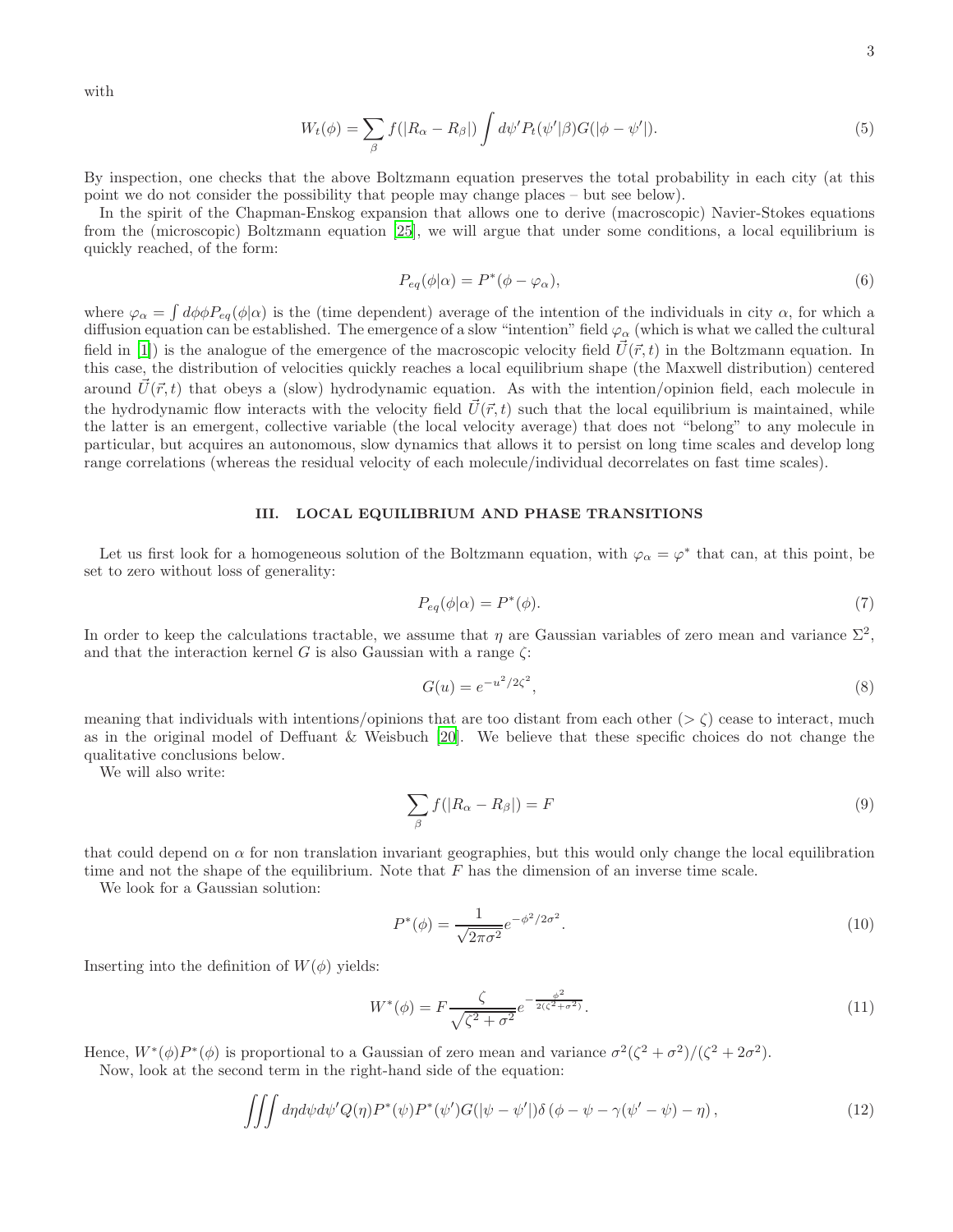$$
\Sigma^2 + \frac{\sigma^2}{1+2\Gamma}(1+\Gamma-2\gamma(1-\gamma)), \qquad \Gamma = \frac{\sigma^2}{\zeta^2}.
$$
 (13)

Equating this expression with the above result leads to an equation for our unknown  $\sigma^2$ :

<span id="page-3-0"></span>
$$
\sigma^2 = \frac{1}{2} \frac{\Sigma^2 \zeta^2}{\gamma (1 - \gamma)\zeta^2 - \Sigma^2},\tag{14}
$$

which, obviously, only makes sense if the denominator is positive. Therefore, a stationary (Gaussian) solution only exists provided the idiosyncratic noise is small enough:

$$
\Sigma^2 < \Sigma_c^2 = \zeta^2 \gamma (1 - \gamma). \tag{15}
$$

We show in the Appendix that for larger idiosyncratic noise, there is indeed no stationary state to the Boltzmann equation: the variance of  $P(\phi)$  diverges without bound (in the absence of any other mechanism limiting the growth of  $\phi$ ) and there is therefore no emergent average opinion/intention.

Below this value, on the other hand, the opinion-sharing interaction between individuals is strong enough to keep the dispersion of intentions finite. The above inequality means that for this to happen the idiosyncratic evolution of intentions (of strength  $\Sigma$ ) must be small compared to the convergence effects: larger  $\gamma$  leads to a stronger reduction of heterogeneities at each encounters, while  $\zeta$  large means that even far away opinions have a chance to meet and converge. Our numerical results below fully confirm these analytic findings.

The above transition between confined and dispersed intentions, i.e. between consensus and dissent, is in fact generic. It has been noted in the context of the Deffuant-Weisbuch model in [\[22\]](#page-9-12) (see also [\[23](#page-9-15), [24](#page-9-13)]). It is also present in a variation of the above model, where intentions evolve not only after an encounter, but further diffuse continuously in time, due to influences unrelated to encounters, like all sorts of books, news media, personal observation and experiences, etc. which contain a part common to all agents (which can be discarded as noted above) and a part that is agent specific. This last contribution adds a diffusion term in the Boltzmann equation of the form  $D\partial^2 P(\phi)/\partial \phi^2$ . We again find a phase transition in this case, although it is now a *first order transition*, where  $\sigma^2$  jumps discontinuously from a finite value when the diffusion constant D is smaller than a certain threshold  $D_c \propto \gamma (1 - \gamma) F \zeta^2$ , to infinity for larger idiosyncratic noises. The transition discussed above, on the other hand, is second order, with  $\sigma^2$  diverging continuously as  $\Sigma^2$  reaches the threshold value  $\Sigma_c^2$ , see Eq. [\(14\)](#page-3-0).

In any case, the conclusion of this analysis is that when the idiosyncratic noise (called – perhaps ironically? – "free will" in [\[22\]](#page-9-12)) is small enough, the basic message of the Deffuant-Weisbuch model holds: there is convergence of the propensities, intentions or opinions of the different individuals towards the average initial opinion of the population, up to a random variable of zero mean (for infinite size populations) and variance given by  $\sigma^2$ . The *condensation of opinions* emphasized by Weisbuch et al. is essentially what is needed for a collective variable (the average  $\varphi_{\alpha}$ ) to emerge and play a special role in the long term evolution of the system. In this sense, our model is a spatially heterogeneous extension of the noisy Deffuant-Weisbuch model. Beyond the threshold, there is no convergence anymore and the concept of an intention field (the average intention or opinion) evaporates and becomes meaningless. This happens when the social interactions are no longer strong enough to maintain cultural cohesion.

The convergence of  $P(\phi)$  towards its equilibrium, condensed shape is however non trivial and needs to be discussed. When the width of initial distribution  $\sigma_0$  is not too broad compared to the interaction distance  $\zeta$ , the time  $\tau$  needed for the initial distribution to converge towards its asymptotic form  $P^*(\phi)$  is set by a *renormalized* microscopic time scale, given by:

$$
\tau^{-1} = F \frac{\zeta}{\sqrt{\zeta^2 + \sigma^2}}.\tag{16}
$$

In the consensus phase far from the transition  $\Sigma^2 \ll \zeta^2 \gamma (1-\gamma)$ , one has also  $\sigma^2 \ll \zeta^2$ , and therefore  $\tau \approx F^{-1}$ , where  $F$  is simply the total "encounter rate" for each individual, which is, as we said above, roughly one per week. Therefore, we expect convergence to happen quickly, over weeks or perhaps months in a well connected society, where individuals share their thoughts. If on the other hand the system approaches its deconfining phase transition,  $\sigma^2 \gg \zeta^2$ and the equilibration time diverges as  $\tau \approx F^{-1}\sigma/\zeta$ .

The situation becomes quite interesting when the initial condition becomes broad, i.e.  $\sigma_0 \gg \zeta$ . In this case, the convergence takes place, in the condensed phase, in two steps. First, after a time of order  $F^{-1}$ , several sharp peaks emerge, corresponding to a mixed phase where sub-populations are socially cohesive, but the population as a whole is fragmented [\[20\]](#page-9-9). Then, a very slow process sets in, through which the number of these peaks progressively decreases and the width of  $P(\phi)$  finally decreases to its equilibrium value  $\sigma^2$ . However, the time needed for this to happen can be estimated to be  $\sim e^{\sigma_0^2/\zeta^2} \ln N$ , which can be so long that equilibrium concepts become irrelevant, and several "sub-cultures" survive in the population. This picture is fully confirmed by our numerical results, see Fig. [2](#page-6-0) below.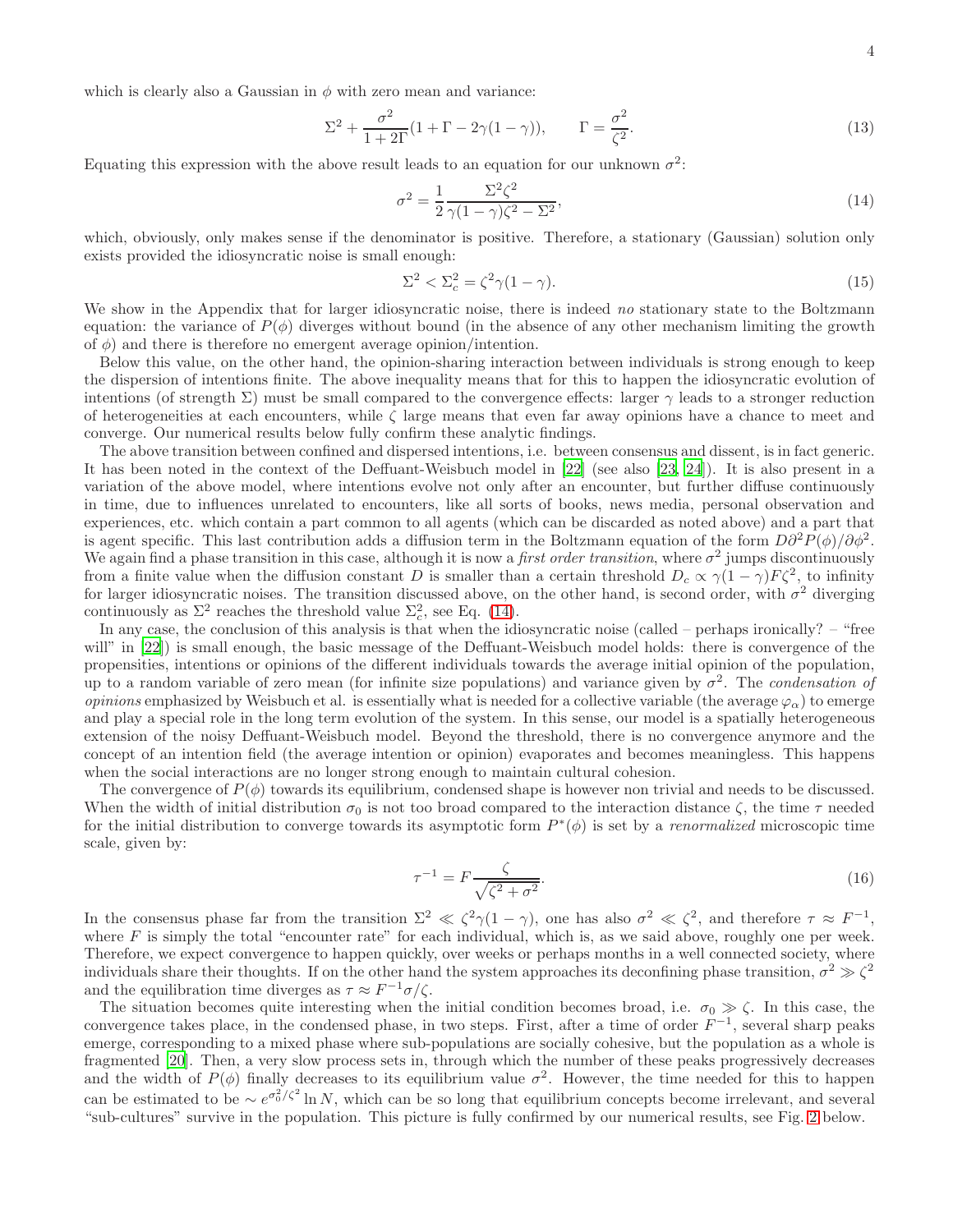## IV. SPATIAL HETEROGENEITIES

At this point, we borrow from the standard Chapman-Enskog approach to the Boltzmann equation [\[25\]](#page-9-14) and assume that a) local equilibration towards a space dependent, shifted distribution  $P^*(\phi - \varphi_\alpha)$  is fast and b) the field  $\varphi_\alpha$  varies smoothly and slowly in space, in such a way that  $\varphi_{\alpha} - \varphi_{\beta}$  is small whenever two individuals from the two cities have an appreciable probability to interact (i.e. when  $f(|R_{\alpha} - R_{\beta}|)$  is large).

The time evolution of  $\varphi_{\alpha}$  can then be computed from the Boltzmann equation, only retaining contributions linear in  $\varphi_{\alpha} - \varphi_{\beta}$  and discarding terms of higher order in the difference. The final results reads:

<span id="page-4-0"></span>
$$
\frac{\partial \varphi_{\alpha}}{\partial t} = \frac{\zeta}{\sqrt{\zeta^2 + 2\sigma^2}} \left( 1 + (\gamma - \frac{1}{2}) \frac{\zeta^2}{\zeta^2 + 2\sigma^2} \right) \sum_{\beta} f(|R_{\alpha} - R_{\beta}|) (\varphi_{\beta} - \varphi_{\alpha}), \tag{17}
$$

which is precisely the diffusion equation proposed in [\[1](#page-8-0), [15](#page-9-4)]. This allows one to obtain the value of the diffusion constant in terms of the microscopic parameters of the model. If the range of the function f is  $\xi$ , we find, in order of magnitude, that the diffusion constant is given by  $\xi^2/\tau$ , where  $\tau$  is the equilibration time discussed above. The relaxation time of the  $\varphi$  field, in a country of linear size L, is therefore ~  $\tau(L/\xi)^2$  which is much larger than the local equilibration time itself provided  $L \gg \xi$ . For France, for example,  $L \sim 500$  km while  $\xi$  is maybe 5 km or so, so that the ratio of time scales is  $\sim 10,000$ ! It is precisely this separation of time scales that justifies the very idea of a "hydrodynamical" description in terms of a collective field.

In the above derivation, we have not taken into account the noise term that describes city-specific contributions to the intentions. This would add an additive random term to the above equation, which, as shown in [\[1](#page-8-0)], eventually leads to the logarithmic spatial correlation profile found empirically.

The microscopic model considered up to now discards several effects that would be quite easy to reintegrate. One interesting effect is immigration of individuals with significantly different cultures. This can be seen as adding to the Boltzmann equation a term of the form:

$$
\left. \frac{\partial P_t(\phi|\alpha)}{\partial t} \right|_{imm.} = \nu \left[ \rho(\phi) - P_t(\phi|\alpha) \right],\tag{18}
$$

where  $\nu$  is the immigration rate and  $\rho(\phi)$  is the distribution of intention (/opinion) of the incoming population. If  $\nu$ is small enough, convergence towards a local, single peak equilibrium distribution will still hold. Although the local average  $\varphi_{\alpha}$  evolves towards the average intention of the new population, cultural cohesion is maintained. This is similar to the observation by Grauwin and Jensen in [\[26\]](#page-9-16), where they show that for small enough population turnover, "structures may last longer than individual entities". This is precisely saying that there exist a slowly evolving local quantity around which individual attributes (propensity, intention, opinion, etc.) fluctuate in a finite range. For larger values of  $\nu$ , on the other hand one may expect a phase transition akin to what happens in the original Deffuant-Weisbuch model, where a multimodal distribution of intentions or opinions sets in. In this case, a description in terms of a unique field is clearly not warranted.

Another effect is that people can change places, adding a true transport term in the above Boltzmann equation, of the form:

<span id="page-4-1"></span>
$$
\frac{\partial P_t(\phi|\alpha)}{\partial t}\bigg|_{tr.} = -\sum_{\beta} W_{\alpha \to \beta} P_t(\phi|\alpha) + \sum_{\beta} W_{\beta \to \alpha} P_t(\phi|\beta),\tag{19}
$$

where  $W_{\alpha\to\beta}$  is the probability per unit time that an inhabitant of city  $\alpha$  moves to city  $\beta$ . This extra term may lead to two different effects. An obvious one is to increase the effective diffusion constant in equation [\(17\)](#page-4-0) above, or possibly even change the diffusion structure by allowing long-range, L´evy-like jumps (for example from Paris to Montpellier, which has become popular move recently).<sup>4</sup> However, we believe, on the basis of the numerical results reported below, that this effect is much smaller than the diffusion induced by the contact process investigated above, at least in European countries where internal mobility is still quite small. Indeed, whereas contact interaction takes place on the scale of weeks, changing places rather happens on the scale of several years. Still, this could play an stronger role in the US for example.

The other effect of the extra term [\(19\)](#page-4-1) is similar to the immigration process above. If the moving process is sufficiently frequent, mixing between different populations maybe strong enough to impede the convergence towards

<sup>4</sup> Here we discard the possibility that the destination of the move might be correlated with the initial opinion of the individual. But much as the G function decays as the opinion "distance" increases, it might well be that the transition rate  $W_{\alpha\to\beta}$  depends on  $\phi-\varphi_{\beta}$ .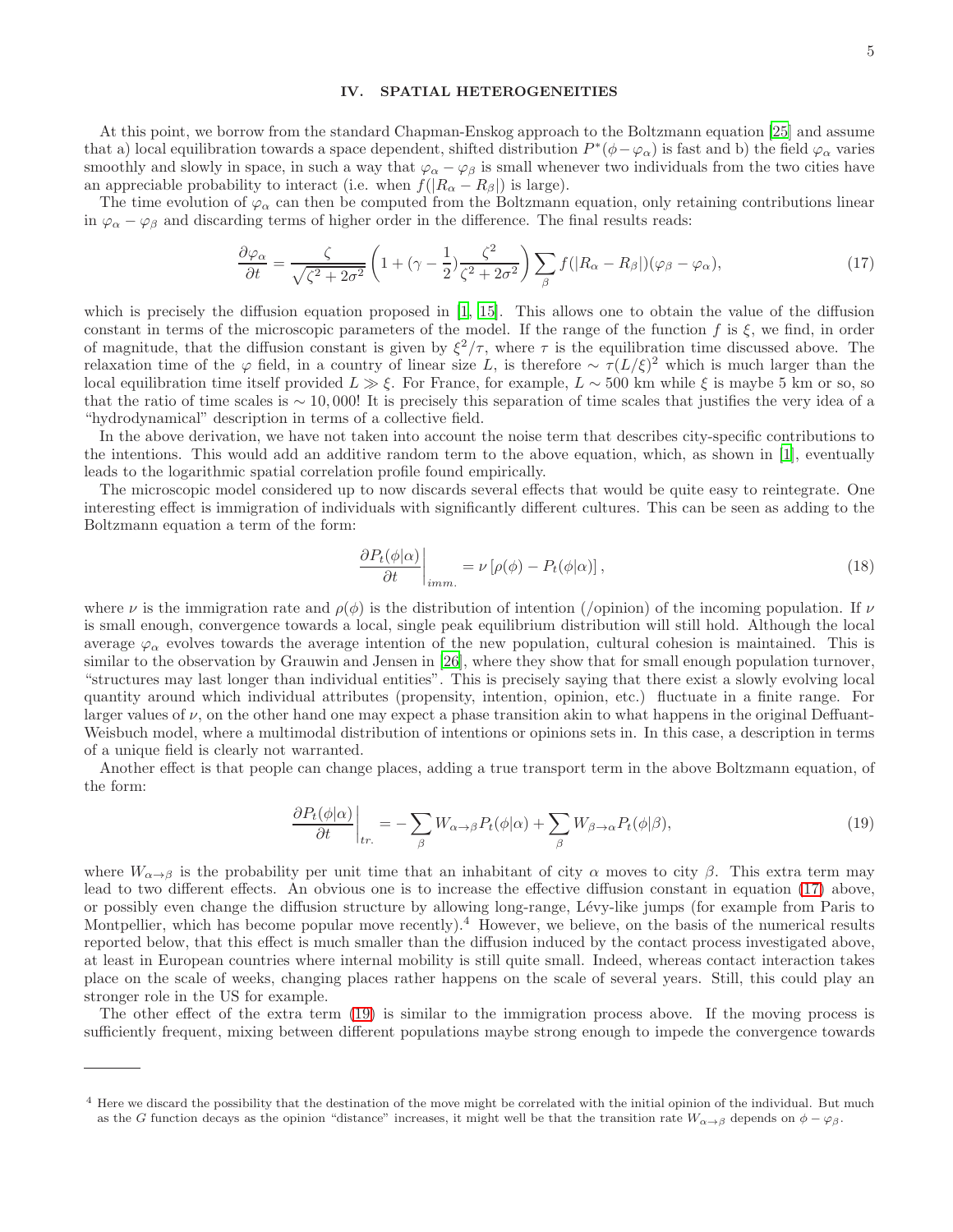

<span id="page-5-0"></span>FIG. 1: Homogeneous model, corresponding to single city dynamics. We plot  $\langle \sigma^2 \rangle^{-1}$  as a function of  $\zeta^2$  for different system-sizes N. The theoretical value given by Eq. [\(14\)](#page-3-0), and corresponding to  $N = \infty$ , is also plotted. The agreement is excellent, once finite size effects are accounted for.

any local equilibrium. In this case, the whole construction above, based on the emergence of a local field, should break down. This, on the other hand, is not unexpected when mixing becomes so strong that the notion of locality becomes moot. We will investigate this case numerically in the next section.

## V. NUMERICAL SIMULATIONS

We now present numerical simulations of our model, with three aims in mind. First, we want to confirm the existence of the second order condensation transition that we obtained analytically above, and study the equilibration dynamics. Second, we want to investigate the spatial pattern generated by our model when simulated with the real positions of French towns, and a short range interaction kernel  $f(r)$ , and demonstrate that the logarithmic behaviour of the correlation function indeed appears. Finally, we investigate the role of moving places, and show that beyond a certain frequency of long range moves, the whole correlation pattern vanishes.

### A. Single city dynamics

We first consider the case where all N agents live in the same city. For each iteration, a pair of individuals  $i, j$  is chosen at random and change their opinion/intention  $\phi_i$  and  $\phi_j$  according to Eq. [\(3\)](#page-1-0) with the probability given by Eq. [\(2\)](#page-1-1), with  $f(r=0) = 1$ . We choose  $\gamma = 0.5$  and fix the idiosyncratic noise variance  $\Sigma^2 = 1$ . We study the system as a function of the width of the interaction kernel  $\zeta$ , see Eq. [\(8\)](#page-2-0). Note that the critical value for  $\gamma = 0.5$  and  $\Sigma^2 = 1$ is  $\zeta_c^2 = 4$ .

From the calculations above, we predict a transition towards a condensed phase where the variance  $\sigma^2$  of the opinion/intention becomes finite when  $\zeta^2 > \zeta_c^2 = 4$ . Figure [1](#page-5-0) shows  $\langle \sigma^2 \rangle$  $\frac{1}{\sqrt{2}}$  as a function of  $\zeta^2$  for different system sizes N, and with initial condition  $\sigma_0^2 = 1$ . The average of  $\sigma^2$  is made over 50 realisations long after the transients. Theses curves are compared with the theoretical prediction, Eq.  $(14)$ , with very good agreement when N is sufficiently large. In particular, our numerical results are in full agreement with the existence of a second order transition for  $\zeta_c^2 = 4$ , beyond which a socially cohesive situation sets in.

When the initial condition becomes broader, however, we observe the fragmentation of the population discussed above and first reported in [\[20\]](#page-9-9). The width of the distribution  $P(\phi)$  obtained after a long, but finite time  $t = 40000$ , is shown in Fig. [2.](#page-6-0)

### B. Spatial correlations

Spatial heterogeneities are taken into account via the real positions of the mairie (town-hall) of the 36,000 French mainland municipalities. We consider that all agents living in a given municipality have exactly the same spatial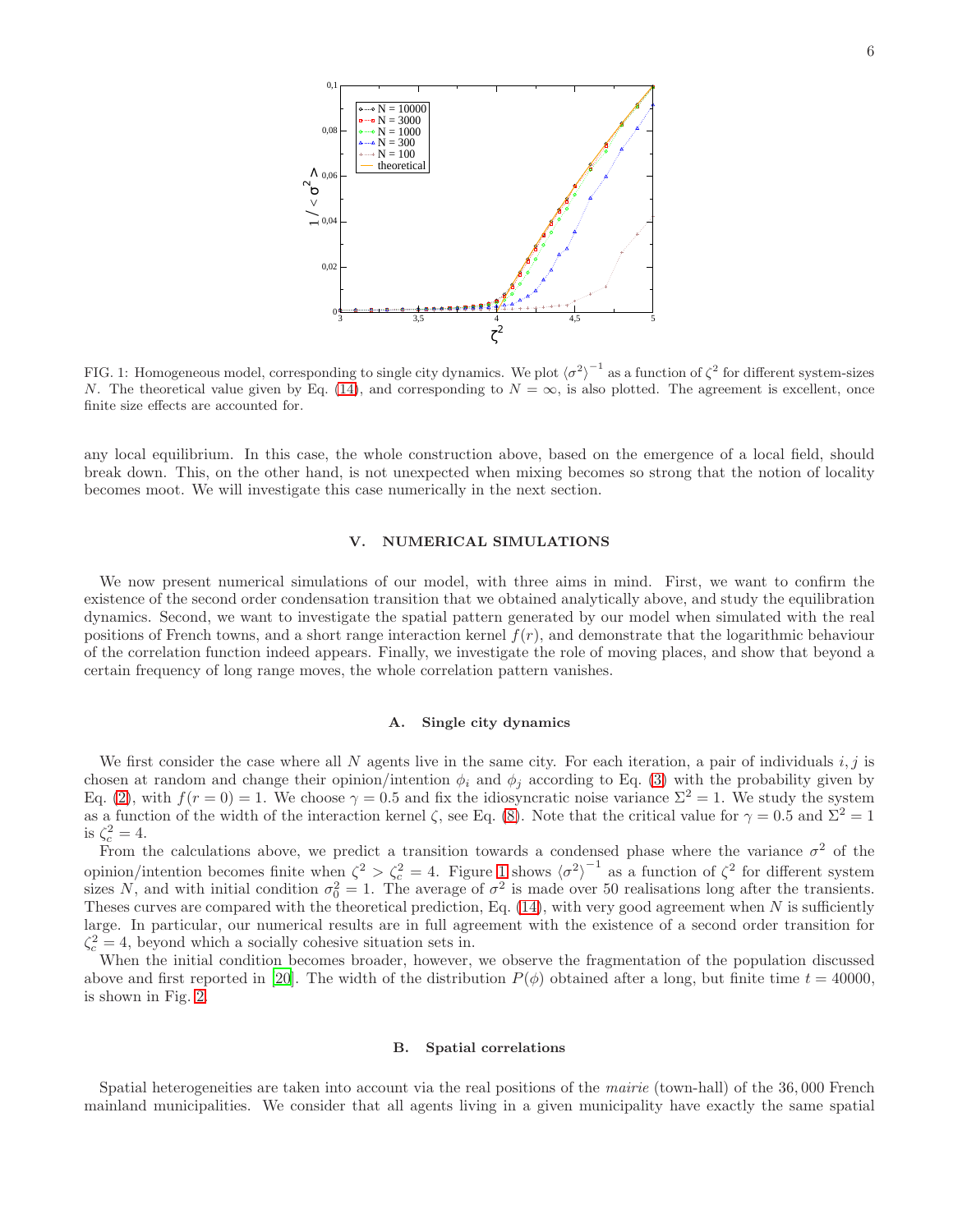

<span id="page-6-0"></span>FIG. 2: Role of the initial conditions. We now plot  $\langle \sigma^2 \rangle^{1/2}$  as a function of the initial width of the distribution  $\sigma_0$ , measured after a time  $t = 40000$ . For  $\sigma_0 < \sim \zeta$ , the result agrees with the equilibrium theoretical prediction, Eq. [\(14\)](#page-3-0), as expected. But for  $\sigma_0 \gg \zeta$ , the distribution fragments into sub-peaks (as shown in the inset), but the overall width of the distribution hardly shrinks with time. The time needed for convergence becomes exceedingly long in this case, and equilibrium may lose its relevance.

position: that of the mairie [\[1](#page-8-0), [2](#page-8-1)]. Moreover, in order to test spatial effects we assume that each municipality has the same number of agents,  $N = 1000$ . This is quite small in view of Fig. [1,](#page-5-0) but this already corresponds to a simulation with 36 million agents, and we found little differences with the case  $N = 100$ . However, when computing the total variance of  $\phi$ 's over all cities, we already find a result very close to the theoretical prediction, Eq. [\(14\)](#page-3-0). This comes from the fact that agents of nearby cities interact, leading to a large effective value of  $N$ . In any case, our main focus here is to demonstrate the emergence of a logarithmic dependence of the spatial correlation function.

We choose the spatial interaction kernel  $f(|R_{\alpha}-R_{\beta}|)$  as an exponential,  $f(r) = \exp(-r/\xi)$ . The characteristic length  $\xi$  is chosen to be the same as in [\[1](#page-8-0), [2](#page-8-1)]:  $\xi = 4.5$  km. Fig. [3](#page-7-0) shows, for different values of  $\zeta^2$ , the average spatial correlations, defined exactly as in [\[1,](#page-8-0) [2\]](#page-8-1) for the empirical data:

$$
C_{\phi}(r) = \frac{\langle (\phi_{\alpha} - m)(\phi_{\beta} - m) \rangle|_{r_{\alpha\beta} = r}}{\langle (\phi_{\alpha} - m)^2 \rangle},\tag{20}
$$

where the average is taken over all cities  $\alpha, \beta$  at a certain distance r (within a certain  $dr = \pm 2.5$  km) and  $m = \langle \phi_{\alpha} \rangle$ is the (national) average value of  $\phi$ . The correlation function is furthermore averaged over 50 realisations, after equilibration is reached. We also show the average spatial correlation of the actual logarithmic turnout rate, for the same 36, 000 municipalities over the 20 French national elections studied in [\[2\]](#page-8-1). As expected, the overall level of  $C_{\phi}(r)$  increases with  $\zeta^2$ . More interestingly, we see a clear logarithmic dependence of  $C_{\phi}(r)$  as a function of r, that extrapolates to zero for  $r \sim 300$ km, exactly as for the empirical results. We see that when the model is well into the cohesive phase ( $\zeta^2 \approx 5-6$ ), the value and shape of  $C_{\phi}(r)$  is well reproduced, without any extra fitting parameter. The main message is that our spatial extension of the Deffuant-Weisbuch model is indeed able to account for the logarithmic decay of spatial correlations. This is in line with the conclusions of [\[15\]](#page-9-4) as well.

# C. The influence of changing places

Up to now, we have considered exchange of opinion or intention between agents living relatively close-by, since we assume that the interaction kernel  $f(r)$  decays on the scale of a few kilometers. This is probably reasonable for most, every-day life encounters. Still, this model neglects vacations or business travels, where people can meet with family, friends or colleagues who live very far apart. This could be modeled by adding a slowly decaying tail to  $f(r)$ . Another effect is that people occasionally change places; these moves can be long-ranged and are permanent. Intuitively, it is clear that the effect of these moves is to strongly mix the opinions/intentions; this could destroy the logarithmically correlated spatial patterns discussed above.

In order to investigate this effect, we have added the following ingredient to our numerical simulation. At each time step, each agent is given a certain probability  $\pi$  to move. If he/she decides to move, the new town is chosen randomly among the 36, 000 municipalities. This means that most moves in this model are long-ranged, since the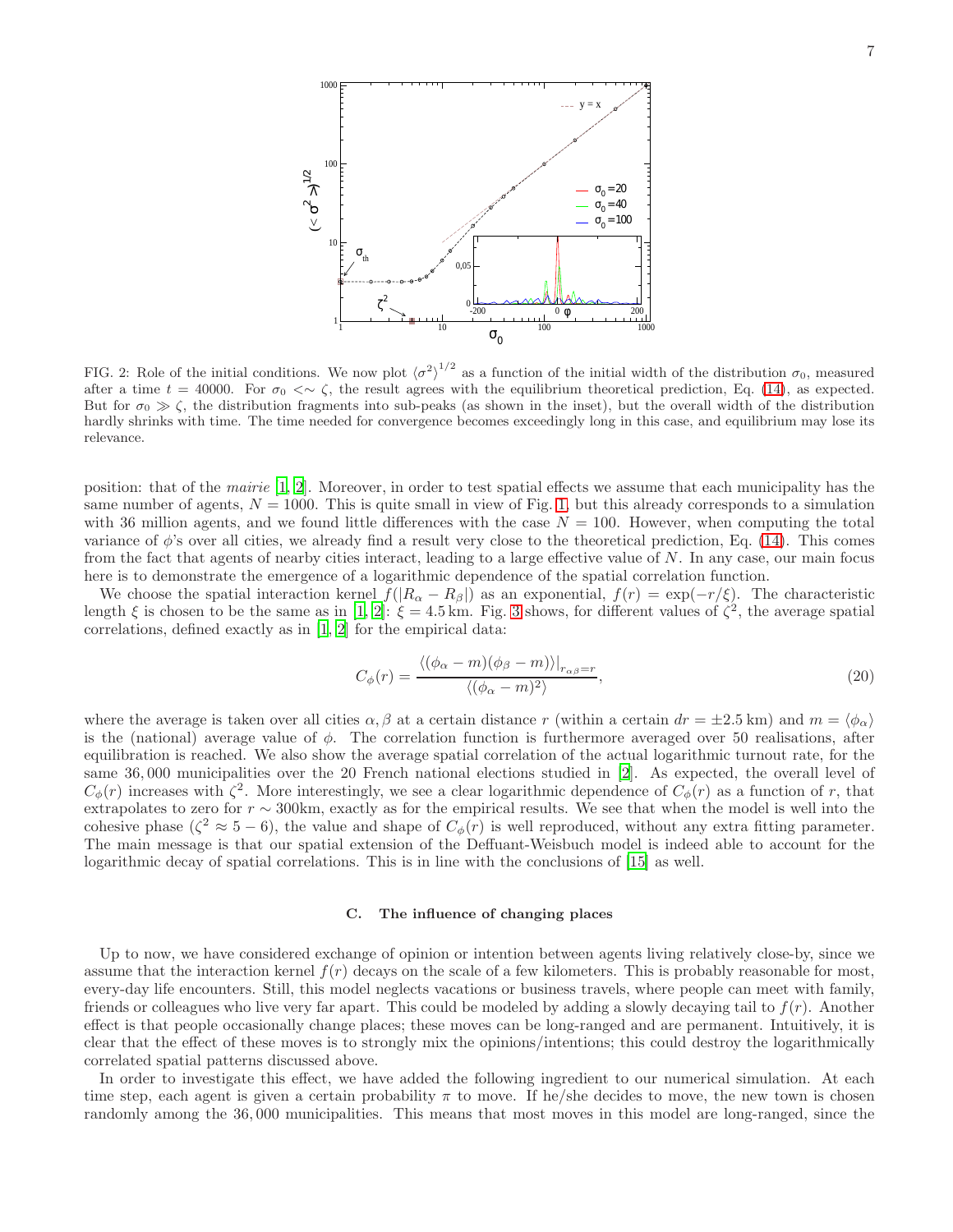

<span id="page-7-0"></span>FIG. 3: Average spatial correlations  $\langle C_{\phi}(r) \rangle$  of  $\phi$  as a function of r for different values of  $\zeta^2$ , with  $N = 1000$  agents in each city. We show for comparison the average spatial correlation of the empirical logarithmic turnout rate, for the same 36, 000 municipalities over 20 French national elections. The logarithmic behaviour of the empirical correlation function is very well accounted for with our agent based model into its socially cohesive phase:  $\zeta^2 \approx 5 - 6$ .

average distance of a move is on the order of  $L$ , the size of the country. The move is in fact a swap, such as the number of inhabitants per city is fixed throughout the simulation. The correlation function  $C_{\phi}(r)$  is then measured for different values of  $\pi$ . We find is that whenever  $\pi < \pi_c$ , the correlation remains approximately logarithmic, but with an amplitude and a range that become smaller and smaller:

$$
C_{\phi}(r) \approx A(\pi) \left[ \ln L^*(\pi) - \ln r \right], \quad r < L^*(\pi); \qquad C_{\phi}(r) \approx 0, \quad r > L^*(\pi) \tag{21}
$$

where both  $L^*(\pi)$  and  $A(\pi)$  ln  $L^*(\pi)$  decrease when  $\pi$  increases, and appear to vanish continuously and simultaneously for  $\pi = \pi_c$ . Beyond  $\pi_c$ , the system is completely homogeneized and  $C_\phi(r > 0)$  is zero. We however find that the value of  $\pi_c$  is quite large: it corresponds to  $\approx 0.03$  per agent and per time step, which, as we argued, should correspond to a week in physical time. Actual rates of moving, especially long-range moves, are much smaller than this, probably once every 20 years (but a fraction of the population actually never moves, so assuming a unique  $\pi$  for all agents is not a good approximation). This would correspond to  $\pi = 10^{-3}$ , a value much smaller than the homogeneization threshold  $\pi_c$ . It is therefore reasonable to neglect these moves in order to account for the spatial pattern of election turnouts.

## VI. CONCLUSION

In conclusion, we have argued that if an opinion/intention convergence mechanism exists and is strong enough, one should expect the emergence of a slowly evolving, local quantity around which individual attributes fluctuate in a finite range. We identify this quantity with the "cultural field" proposed in [\[1\]](#page-8-0). The opinion condensation mechanism is well illustrated by the Deffuant-Weisbuch model; our mathematical analysis builds upon this model and allows for spatial heterogeneities. We show analytically and numerically that the resulting dynamics of the emergent field is a noisy diffusion equation that has a slow dynamics, much slower than the time needed to reach local equilibrium, as required for a hydrodynamical description in terms of collective variables. This random diffusion equation reproduces the longranged, logarithmic decrease of the correlation of spatial voting patterns empirically found in [\[1\]](#page-8-0). Interestingly enough, we find, again theoretically and numerically, that when social cohesion mechanisms are too weak (i.e. when individuals do not communicate enough and/or are not influenced by the opinion of others), cultural cohesion can break down completely, in the sense that no local equilibrium exists and the distribution of intentions/opinions becomes infinitely broad. In this case, obviously, the notion of "field" becomes meaningless. Reversing the argument, though, we view the empirical results of  $[1, 2, 15]$  $[1, 2, 15]$  $[1, 2, 15]$  on vote patterns as a strong quantitative evidence that the western populations studied there are in a culturally cohesive phase, at least as far as voting habits are concerned.

The "neighbourhood effect" on voting patterns has been conjectured in political geography papers as early as 1969 [\[27\]](#page-9-17), and substantiated by some quantitative studies that suggest "conversion by conversation" [\[28](#page-9-18)]. A fuller understanding of voting patterns needs to account for the strong dependence of voting attitudes on people intrinsic characteristics such as social status or age (see for example [\[29\]](#page-9-19)). Since social status is known to be spatially correlated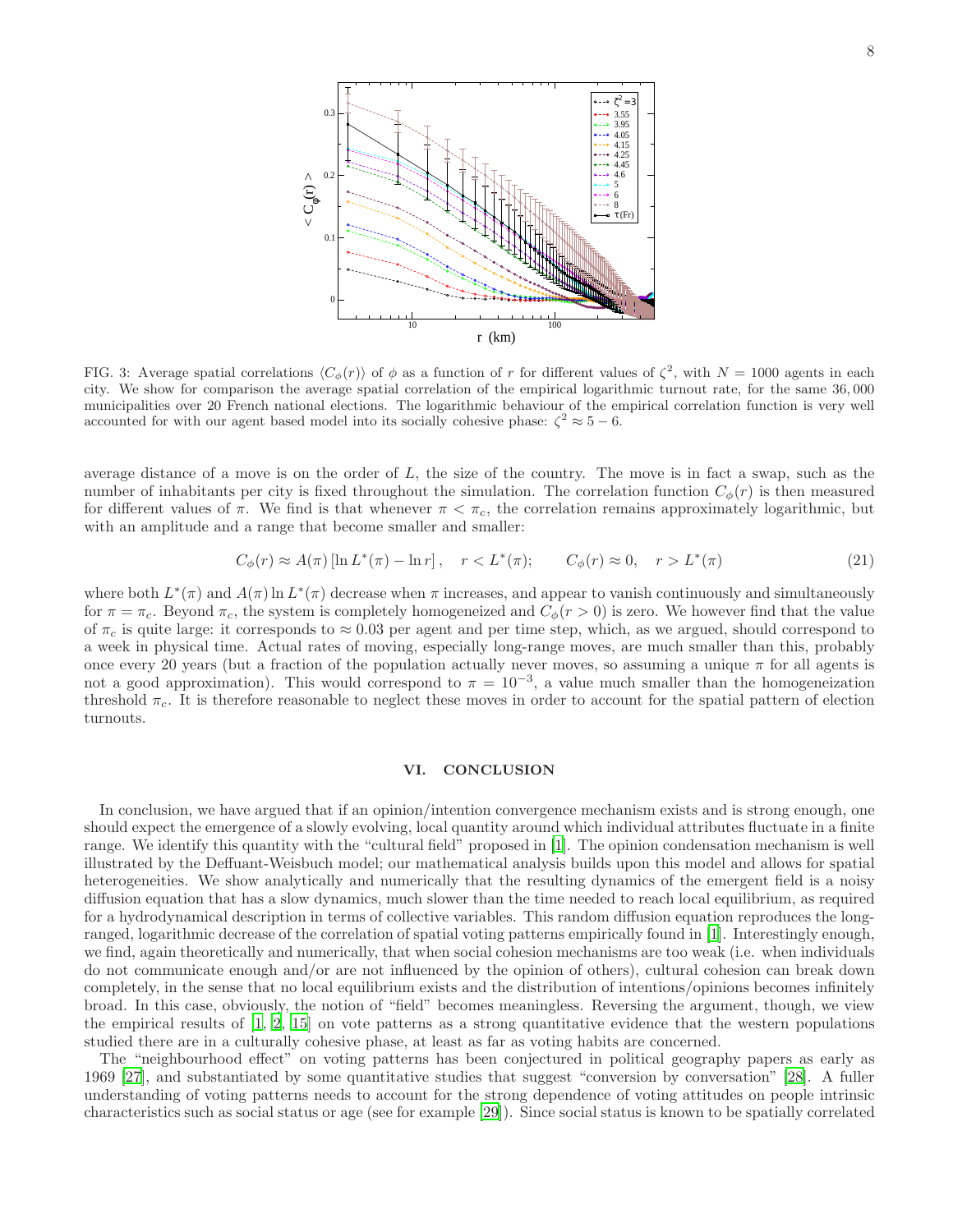as well [\[30](#page-9-20)], further studies are needed to disentangle the respective effects of social status and "conversion by conversation" in the spatial correlations observed. Extension of these ideas to other type of behavioral patterns would also be highly interesting.

#### Acknowledgements

This work sprung out of a one-day meeting between physicists and sociologists at Sciences-Po, Paris, on the May the 24th, 2013, entitled "Le tout est-il plus ou moins que la somme de ses parties ?". We thank Bruno Latour and Juliette Stehlé for useful comments and suggestions.

## Appendix

We establish here an equation for the dynamical evolution of the variance of the intentions  $\phi$ , valid for a Gaussian interaction kernel  $G(u)$ . We start from the Boltzmann equation, [\(4\)](#page-1-2), and multiply both sides by  $\phi$  and integrate over  $\phi$  to get (assuming  $\langle \phi \rangle = 0$ :

$$
\frac{\partial \langle \phi^2 \rangle_t}{\partial t} = F\Sigma^2 \iint d\psi d\psi' P_t(\psi) P_t(\psi') G(|\psi - \psi'|) + F\gamma (1 - \gamma) \iint d\psi d\psi' (\psi - \psi')^2 P_t(\psi) P_t(\psi') G(|\psi - \psi'|). \tag{22}
$$

Going to Fourier space with the corresponding  $\widehat{P}_t(k)$  and  $\widehat{G}(k)$ , one has:

$$
\iint d\psi d\psi' (\psi - \psi')^2 P_t(\psi) P_t(\psi') G(|\psi - \psi'|) \equiv -\int \frac{dk}{2\pi} \widehat{P}_t(k) \widehat{P}_t(-k) \frac{\partial^2 \widehat{G}(k)}{\partial k^2}.
$$
\n(23)

Using the fact that  $G(u)$  is Gaussian allows one to get:

$$
-\int \frac{dk}{2\pi} \widehat{P}_t(k) \widehat{P}_t(-k) \frac{\partial^2 \widehat{G}(k)}{\partial k^2} = \zeta^2 \int \frac{dk}{2\pi} \widehat{P}_t(k) \widehat{P}_t(-k) \widehat{G}(k),\tag{24}
$$

where the second term is exactly  $\zeta^2 \Phi(t)$ , where  $\Phi(t)$  is the rate of efficient encounters per unit time:

$$
\Phi(t) = \int \frac{dk}{2\pi} \widehat{P}_t(k) \widehat{P}_t(-k) \widehat{G}(k) \equiv \iint d\psi d\psi' P_t(\psi) P_t(\psi') G(|\psi - \psi'|). \tag{25}
$$

Therefore, finally:

$$
\frac{\partial \langle \phi^2 \rangle_t}{\partial t} = F \Phi(t) \left[ \Sigma^2 - \gamma (1 - \gamma) \zeta^2 \right],\tag{26}
$$

which shows that whenever  $\Sigma^2 > \gamma(1-\gamma)\zeta^2$ , the variance of  $\phi$  grows without bound and no stationnary state can be reached.

<span id="page-8-0"></span>[1] C. Borghesi and J.-P. Bouchaud, Spatial correlations in vote statistics: a diffusive field model for decision-making, Eur. Phys. J. B 75, 395-404 (2010)

<span id="page-8-1"></span><sup>[2]</sup> C. Borghesi, J.-C. Raynal and J.-P. Bouchaud, *Election turnout statistics in many countries: similarities, differences, and* a diffusive field model for decision-making PLoS ONE 7, e36289 (2012).

<span id="page-8-2"></span><sup>[3]</sup> On this point, please read the deeply insightful remarks of P. W. Anderson in Basic Concepts in Condensed matter Physics Reading: Addison-Wesley (1997). One particularly relevant quote in the present context is: We are so accustomed to [this] rigidity property that we don't accept its almost miraculous nature, that is an "emergent property" not contained in the simple laws of physics, although it is a consequence of them.

<span id="page-8-3"></span><sup>[4]</sup> J. Sethna, K. Dahmen, C. Myers, *Crackling Noise*, Nature, **410**, 242 (2001)

<span id="page-8-4"></span><sup>[5]</sup> see e.g. L. de Arcangelis, C. Perrone-Capano, H. J. Herrmann, Self-organized criticality model for brain plasticity Physical Review Letters 96 (2), 028107 (2005); E. Tagliazucchi, D. Chialvo, The collective brain, Decision Making: pp. 57-80 (2011),

<span id="page-8-5"></span><sup>[6]</sup> D. Helbing, Traffic and related self-driven many-particle systems, Reviews of Modern Physics 73 (4), 1067 (2001)

<span id="page-8-6"></span><sup>[7]</sup> W. Bialek, A. Cavagna, I. Giardina, T. Mora, E. Silvestri, M. Viale, A. M. Walczak, Statistical mechanics for natural flocks of birds, Proceedings of the National Academy of Sciences 109 (13), 4786-4791 (2012)